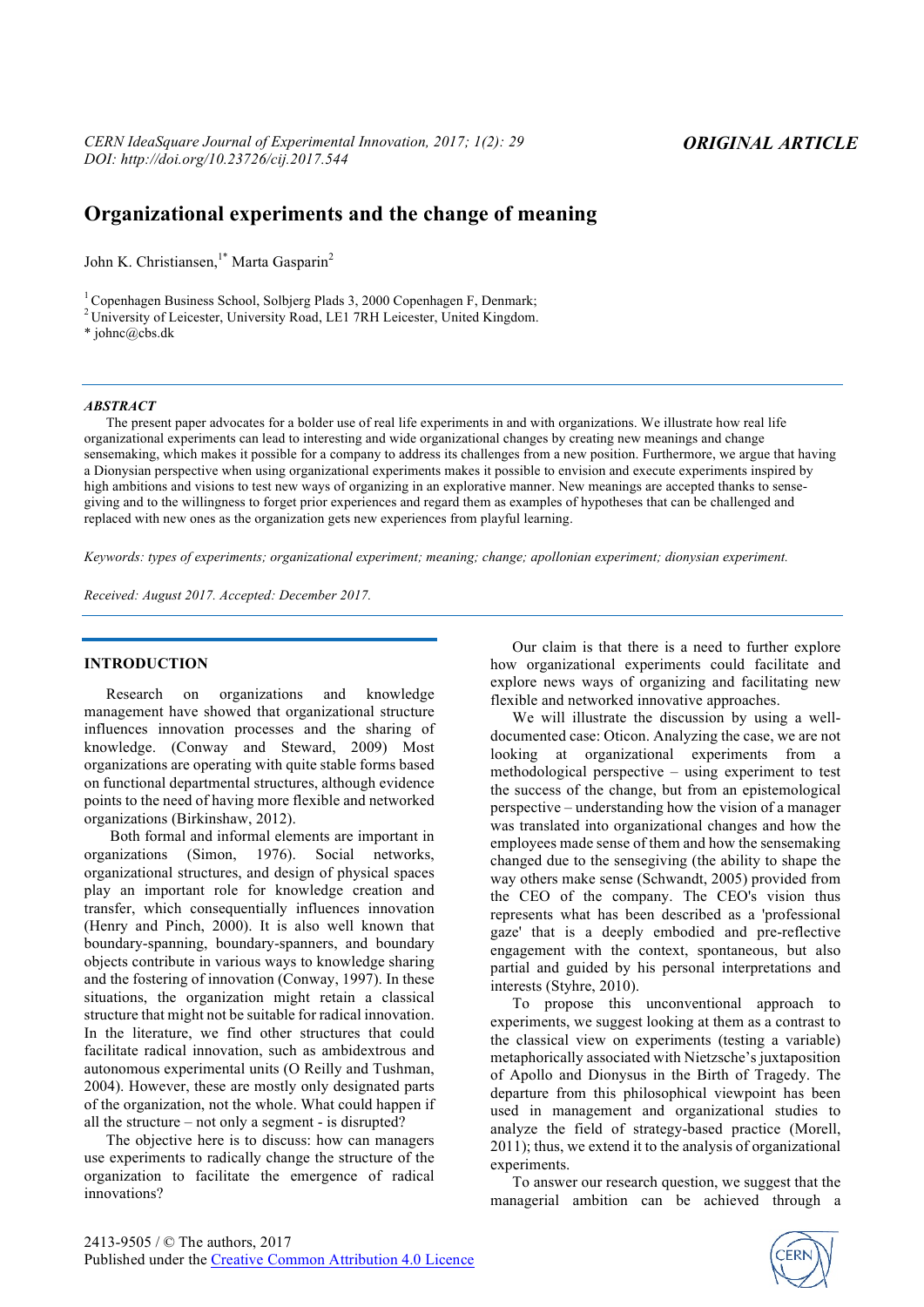Dionysian organizational experiment that facilitates a change in meanings to renew and develop an innovative organization. The manager set a vision, which is translated by disrupting the present perceived reality and the current organization and its meaning, starting a process of sense-giving for the acceptance of the new meanings. Sensemaking helps people in the organization to construct a more or less stable meaning that enable employees to keep acting in the present and the future, staying in touch with the constant flow of experience, "inventing a new meaning (interpretation) for something that has already occurred during the organizing process, but does not yet have a name has never been recognized as a separate autonomous process, object, event" (Magala, 1997)

However, the presentation of the experiment from an academic perspective is in between the Apollonian and the Dionysian, as we embrace the practice-based perspective as we cannot escape the rationality in presenting the analysis. Therefore, the experiment in the organization is Dionysian in its nature because it is playful and emerging but the academic reasoning and the rationality of language in analyzing it is Apollonian.

Prior research on the Oticon case has used various theoretical lenses to analyze the changes with regard to: measurement of effectiveness of the form of organization; effects on knowledge creation; and effects on building dynamic capabilities and leadership. In this paper, we focus on how the innovative experiment changed the meaning of organization, and thus moved it towards a networked organization.

Building on James G. March's writings, we claim that a Dionysian playful and foolish approach (March, 1982) is needed to explore new realms, as our experience is limited by too few samples to learn from (March et al., 1991). Besides, ambiguity hinders organizations to pursue rationality, as it involves guesses about uncertain future consequences and preferences (March, 1978). Analyzing Oticon from a Dionysian perspective, means focusing on the playful deconstruction and reconstruction of organizational meanings through sense-giving. We discuss how this Dionysian playful and foolish approach leads to further exploration and inspiration, rather than testing a theory in a confined laboratory: having a Dionysian perspective on organizational experiments can facilitate the execution of aspiring experiments based on grand ambitions and visions for something differently. To achieve this objective, it seems necessary to be willing to forget past experiences, and regard them as examples of hypotheses that can be altered, exchanged and replaced with new ones, as the organization gets new experiences from playful learning (March, 1982). This means to move away from the rational epistemology and embracing a practice-based one. Differently from design theory (Hatchuel et al., 2017), engaging with creative spaces as in 'in-vivo' experiments, explained below here, refers to the whole organization, not only to the team or the space intended as a mental concept.

Thus, the present analysis contributes to the literature on organizational experiments in several ways. Firstly, we propose a new perspective on organizational experiments. The Apollonian perspective is based on the rational and positivist epistemology, in which models are used to test a reality. The Dionysian perspective is based on an epistemology of relations, in which reality is coconstructed, emerging and subjective, therefore it is not possible to test a phenomenon, but to create it. We provide an example of a playful Dionysian approach based on a much-researched case, but from a new position. Second, the analysis shows how real life experimenting with organizational structures and focus facilitates changes in the meaning of organizing based on sensegiving. Third, we show that experiments can be a strong vehicle for introducing radical changes. The literature on organizational change has focused much on external factors as vehicles for change. Individuals in organizations learn by adapting to changes in the environment, by adapting the representation to what they know, their mental schemes (single loop) or changing the representations that govern their actions, thus changing the underlying assumptions (double loop) (Argyris and Schön, 1978). We suggest a third way, proposing a change in meaning of the organization by the introduction of an experiment that makes it possible to relax and question the existing assumptions within the playful frame of an 'experiment'. Once the employees make sense of the new meaning created through the experiment, they learn how to act meaningfully accordingly to the 'new rules' within the experiment. If the change of meaning is disruptive, it is necessary to adopt a playful approach to facilitate the sensemaking. The playfulness allows organizational members to engage in their own interpretation of the experiment.

The paper is structured accordingly. First, we present some theoretical views and examples on experiments in an organizational context. Second, we present the method, then the analysis of changes of meanings, and some conclusions and suggestions for further research.

## **THEORETICAL BACKGROUND**

In the Oxford dictionary an experiment is defined as: "a test or trial done carefully in order to study what happens and gain new knowledge." Others refer to the two views on experiments, as quoted from Shady' et al.'s book on design of experiments:

*" 1a) A test under controlled conditions that is made to demonstrate a known truth, examine the validity of a hypothesis, or determine the efficacy of something previously untried' 1b) The process of conducting such a test; experimentation. [or] 2. An innovative act or procedure: "Democracy is only an experiment in government" (Shadish et al., 2002).*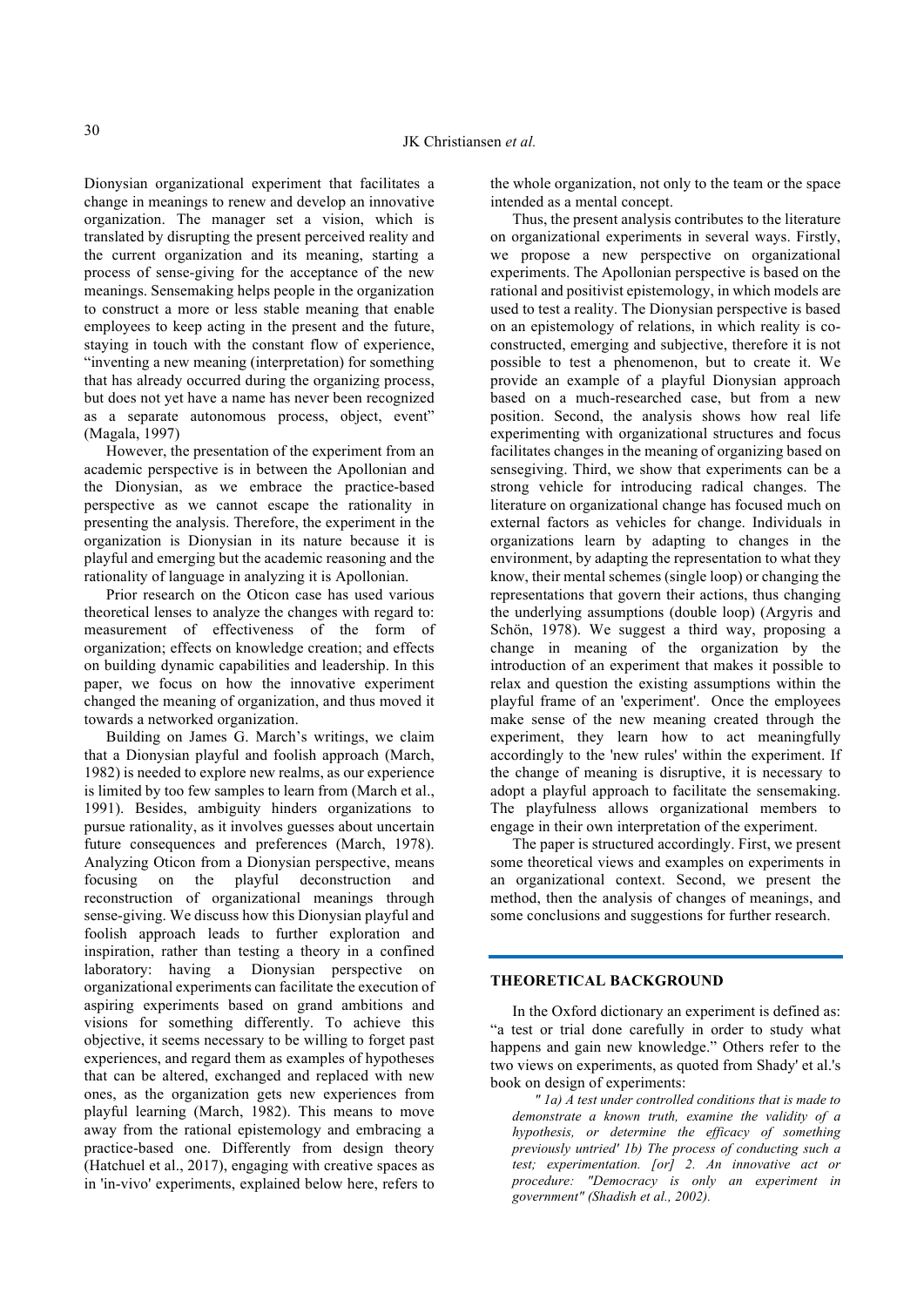We will refer the first part of the above definition as a 'classical' view on experiments, while the second part of the definition is focusing on the innovative approach itself, the act of doing something else, something new, and relaxing the requirements of strict control over the variables as 'classical' experimental behavior requires.

Lately, experiments have been divided into three types: 'in vitro' – as in a classical controlled laboratory setting - rather than 'in vivo'- as in a real-life setting (Callon, 2009) - and as 'platform' experiments. These three types are characterized by Muniesa and Callon primarily by their degree of openness.

The in vitro experiments are happening in confined laboratories.

*"The laboratory is a controlled environment on a certain location that is well-known for its confinement. At the opposite end, real-scale experiments (which we can also call "in situ experiments" or "in vivo experiments") abolish this distance between the "inside" and the "outside."" (Muniesa and Callon, 2007).*

In the laboratory it's all about control, confinement and making a distance between the inside and the outside. In the real-scale experiments there is little or no control over the various actors - human and non-human - that interact in experiments.

Classical experiments require a manipulation, i.e. intervening in the situation, stimulating the independent variable to observe the effects on the dependent variable (Bryman and Bell, 2011). The subjects participating in a classical experiment are often divided into groups, which represent different independent variables. Experiments can take place in laboratories to investigate a phenomenon by observing the dependent variable. A central feature of the experiments is comparison, in order to measure what happens and what is the variation of the variable when a difference is introduced.

These concepts have also been transferred to studies of organizations, in particular in the field of organizational behavior. However, they are often focused on either treating organizations as laboratories or to design an experiment having a researcher or group of researchers that are observing a phenomenon on a distance or sometimes in the form of action-research addressing a certain issue in the organization (O'Grady, 2013).

Platform experiments are more open, inviting various actors to participate in an experimental collective as described by Muniesa and Callon:

*"The platform is a device conceived to favor hybridization and confrontation of interests, skills, and projects as a way to induce robust compromises. It is thus open to researchers and engineers from various disciplines, but also to other actors (consumers or users, economic actors of many kinds, actors from the political or juridical sphere). In this sense, plat-forms favor "research in the wild" (Callon and Rabeharisoa, 2003).* 

This implies the recognition of the analytical complexity of the objects subjected to experimentation, instead of focusing on reduction and purification. Muniesa and Callon present the platform experiment as a hybrid form that come from the area of high-tech and bio-medical R&D collaboration where multiple firms, laboratories, universities, clinics, patients etc. work on issues in a flexible manner, and in this setting surprises are regarded more a resource than a problem (Ciborra, 1996). This typology of experiments has been previously described as "quasi experimentation" (Grant and Wall, 2008) and as field experiments (Harrison and List, 2004).

An often-used example of in vitro organizational experiments is the research at AT&T's Western Electric Hawthorne plant (Roethlisberger and Dickson, 1939) known as the "Hawthorne Experiments." These were a series of studies into worker productivity performed at the Cicero plant between 1924 and 1932 aimed at studying the relationship between working conditions (like light intensity, structure of breaks and payment incentives) and worker efficiency/fatigue. The hypothesis - which was first confirmed - was that improved lighting/incentives/conditions would yield higher productivity. A later alternative critical interpretation, of some of the observations was that women that were participating in the experiment shortly increased their productivity because of the attention that was given to them, not because of the changes in the environment.

One reported grand scale in vivo experiment is the one carried out at the chocolate factory Cadbury around 1912 by Edward Cadbury (Cadbury, 1912). Cadbury wanted to demonstrate that by providing better employee-oriented incentive systems, better education and pensions and living and working conditions with more direct involvement for workers would benefit both production output and employee's well-being. Cadbury deliberately designed the organizing principles to fix some of the flaws he recognized in the Scientific Management approach proposed by Frederick Winslow Taylor (Taylor, 1914). Taylor had a strong belief in a hierarchical, structured, technical, optimized top-down managed organization which left little room for employees' discretion, debate or social consideration, since the focus was on setting goals, planning, standards, and controlling the tasks of each employee (Cadbury, 1914). According to Pruijt (1997) "Taylorism" is considered a management strategy that separates thinking from doing, as managers think and planning, and workers execute orders.

Cadbury considered that the main problem with the Tayloristic thinking was the focus on the strict definitions of what should be done by everyone within a pre-defined time-frame, and Cadbury provided his detailed account of his organizational experiment, explaining his reflections on how he implemented alternative principles of industrial organization, and what others could learn from his new approach. The Cadbury case can be considered an in-vivo real-life experiment, containing a number of in-vitro experiments within the real-life (e.g. various forms of collaboration, wagesystems and education for employees).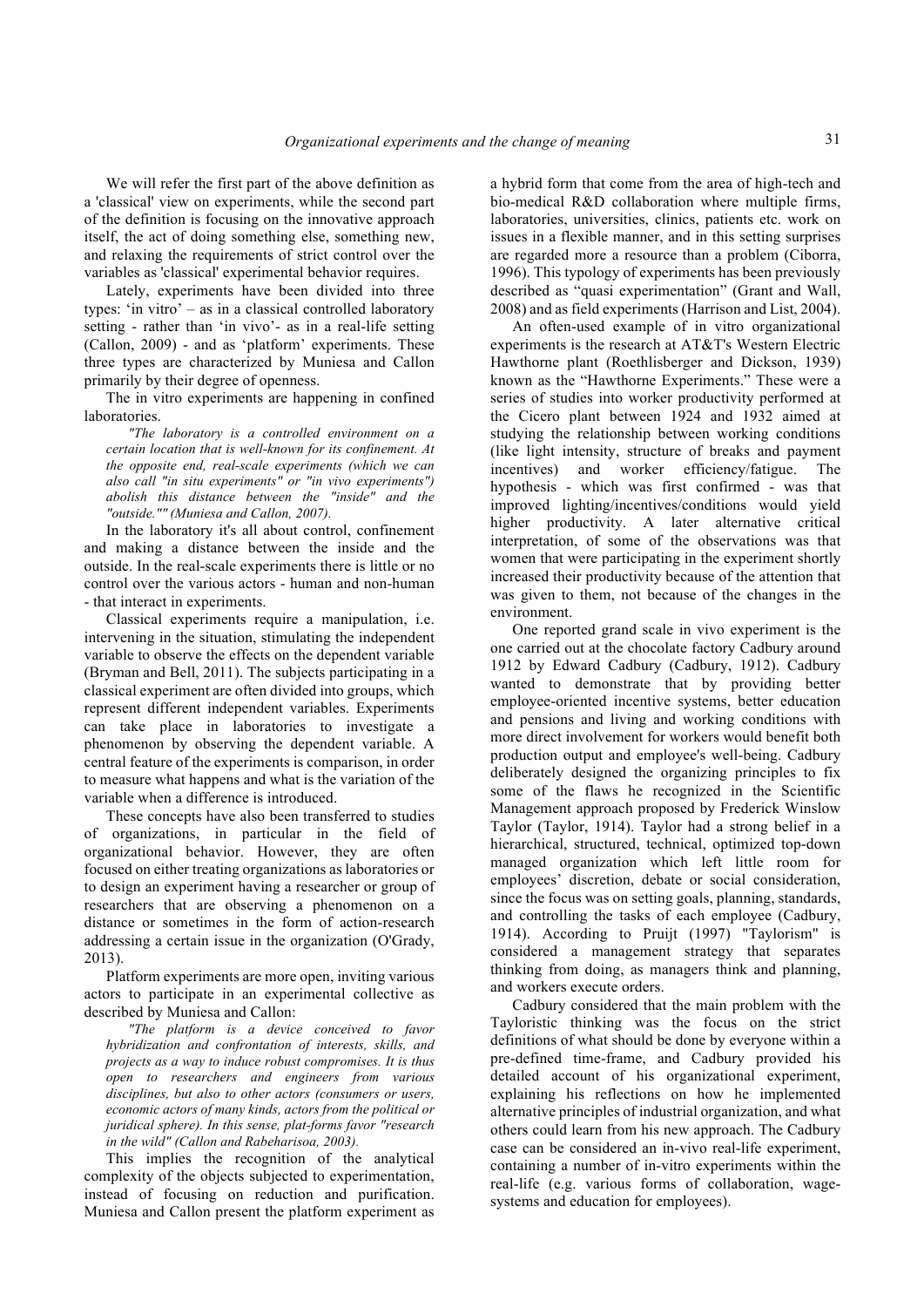The in vivo experiment can be considered relevant for organizations that strive for more than making minor adjustments or continuous improvement, but also to experiment with alternative ways of organizing, willing to take higher risk as uncertainty increases, facing ambiguities rather than decreasing them. In management, there is a large set of knowledge on how to learn by experimenting in "real-life" (Shani et al., 2007) using various forms of collaborative action research projects. Thus, real life in-vivo experiments' variables are not defined or known before, and are potentially endless as new actors might emerge during the experiment (Muniesa and Callon, 2007).

We propose this approach to organizational experiments, in which there are no variables to test, nor a method to follow, but a vision that with the introduction of uncertainty and ambiguity, the making of meaning becomes a collective process, challenging the notion of what a company should be.

Extending these definitions to the organization of CERN, it can be considered a (huge) platform experiment, having multiple ongoing laboratories and more closed (in vitro) experimental settings and a few (to our best knowledge) open-ended real life (in vivo) experiments, like the launching of this new journal the reader is presently interacting with.

We propose to divide the methodological experiments and the organizational experiments into two dialectic opposites: a methodology for studying changes versus a process to facilitate changes – and that those resemble the distinction introduced by the Nietzscherian perspectives of Apollonian and Dionysian. The main difference between these two typologies is that with the mediation of the researcher, there is a need for a methodological approach and therefore necessary an Apollonian behavior with clearly defined protocols and variables to measure. In the Dionysian experiment an organization - or manager - challenges and deconstructs the reality and its meaning. The researcher and the academic reasoning is involved after the project has happened, to analyse how it emerged and made sense. It is clear that, doing this, the process appears as rational mostly because there has been a rational posteriori analysis, and the academic researchers, who by training are apollonian, are constructing it. In the following paragraphs, we clarify what we mean with Apollonian and Dionysius.

#### *Apollonian experiments*

Apollo in the *Birth of The Tragedy* (Nietzsche, 1871/1993) is described as the God of light shaping all energies; he is the soothsaying god, rational, in which reasoning, order and rigor dominates over the world of fantasies. Experiments in this category are based on the scientific method, built on a scientific analysis based on the

*autonomy of scientific endeavor preserved in the testing of 'analytical adequacy' that is conducted through modelling and laboratory experimentation depends upon an idealistic*

*view of science which maintains the idea that pure scientific thought exercises a logic and rationality that is assumed to be transcendental and supra-historical, objective and bias-free (O'Doherty, 2007)*

Indeed, most work with behavioral and economic experiments *in organizations* would lie in this category. Such experiments have been conducted by cognitive and behavioral psychologists and economists to capture economic activities, e.g. pricing, and are characterized by repetition. Experiments applied by researchers with this rational epistemology based on hypothesis and testing can provide a more direct way of studying the relation between individual and aggregate behavior. Since the objective of the experiments is to understand the phenomena by manipulating the variables, the laboratory space is heavily controlled, (Guala, 2001) and the maintenance of relatively simplified assumptions regarding the actions and motivations of participants as economically rational actors.

#### *Dionysian experiments*

Dionysius is fantasy, freedom, drunkenness, irregularity, and within this freedom, there is the possibility of exploring unexpected situations. The Dionysian approach to experiments would be based on the observation that reality is a co-construction among those who participate in the experiment:

*In contrast to the 'whittling down' of conceptual mediation that submits to a faith in pre-existing reality—or to the average 'lowest common denominator' pragmatism of collective agreement secured amongst self-elected specialists—theorizing pushes the consequences of the possibility that reality cannot be relied upon as a form of ontological backstop or reassurance for which stringent epistemological rules and procedures can access and confirm. Instead, theorizing acknowledges that 'reality' has to be made and un-made as part of a contested and politicized struggle, and in this struggle theorizing attempts to open up and take us into different possible worlds that allow us to see or experience the world we think we inhabit in different ways. (O'Doherty, 2007)*

In this perspective, experiments are analyzed as the creation of an emerging reality in the experimental setting. Experiments are evaluated by their interpretative power and ability to generate new interpretations and suggestions. Translating from methodological to empirical observations in the Dionysian approach, decisions are not pre-given, but emerging during the experiment, from a problematizing process (Callon, 1986), which in turn constructs the participants understanding and the perceptions on the experiment (Latour and Woolgar, 1979), making sense of the decisions based on the powerful vision rather than a welldefined and precise project's plan.

In this paper therefore, we understand as Dionysian the approach of the manager to communicate his visions and translate them into a new organization, and how the vision challenged old meanings and created new ones.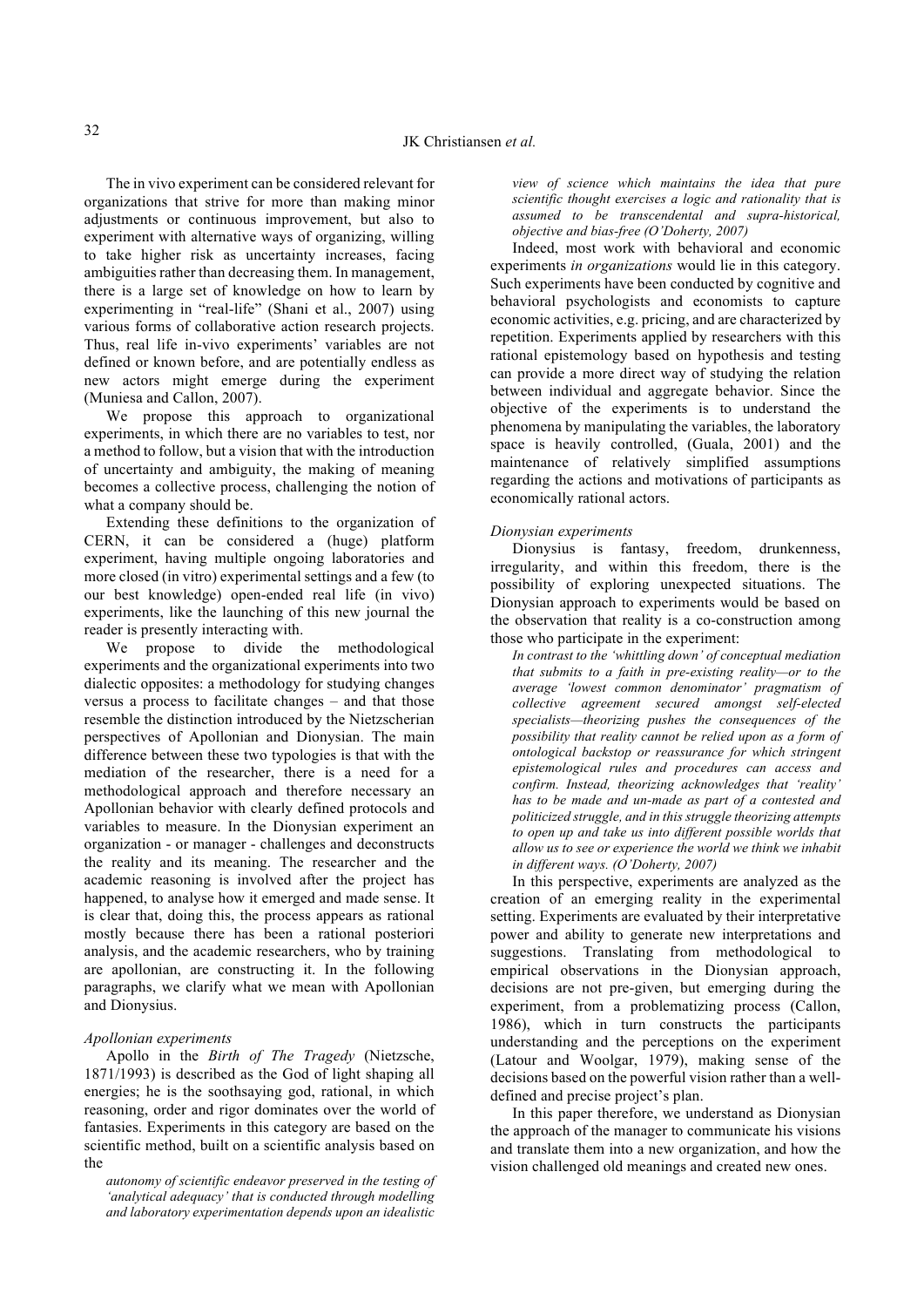## **METHOD AND DATA**

This case is an historical case based on how Oticon, a hearing-aid company, became one of the major players in the medical device market. For decades, Oticon was a leader in the industry, but in the 80s it failed to update the technology (from analogical to digital) and the function of the hearing devices (from behind the ear to in the ear, which became the standard preferred by the customers). The shares collapsed from 14% to 9% in 18 months. The new CEO, hired to save Oticon from the decline and economic loses, decided to do an experiment and transform the organisation into a fluid project-based organisation, to cope with the technological and market dynamics (Cattani et al., 2015, DeFillippi and Lehrer, 2015).

On New Year's Day 1989-90 the CEO - Lars Kolind - announced a new project: 'Project 330', with the title "The Vision. Think the Unthinkable" that summarized the challenges he considered the company was facing and what he suggested to be changed (Kolind, 1998). In the subsequent 10 years, Oticon became famous for its radical experiment (Foss, 2003). The "spaghetti organization," as it came to be called, was explicitly conceived to scrap all formal job titles; remove the desks, bring employees out of their 'rabbit holes', provide transparency, reduce 95% of paper; decrease the hierarchy, and increase the skills of each employee. Research has mentioned the Oticon case as an outstanding example of a radical project-based organization (Ravasi and Verona, 2001, Verona and Ravasi, 2003). However, the organizational structure was looser than a project organized company, as the projects was expected to be emerging and being negotiated, and not top-down managed or with an extensive middle management layer.

Not everybody facing the changes might have recognized it as an interesting experiment, but would rather regard it as an organizational change process, where the CEO gave new guidelines and orders on how things should work in the company. Informal and later open resistance towards the changes became evident after some months. However, from personal communication with the CEO, we have knowledge that Kolind considered the changes as potentially reversible, and therefore looked at it with an experimental understanding. This does not mean that the case is characterized by its reversibility, but the narrative of reversibility was used as a psychological "safety belt" to encourage the employees to adhere to the "extreme" organizational experiment: if it would have failed, they could return to the old organization. Indeed, when asked if this was not a very risky experiment for the company's future the CEO answered:

*"Why? I had all the previous organizational charts and guidelines in my drawer. Those could easily be reinstalled".* 

This is what we understand as an experimental view on organizational change.

There are many thick descriptions of the Oticon case, produced by journalists, PhD thesis's and articles in academic journals and in leading peer-reviewed journals. The CEO - Lars Kolind - has himself identified more than 1.000 separate 'documents' about the Oticon case. Our methodology is based on the analysis of selected peer reviewed journal articles. Documents was screened, read, coded by themes and then linking the emerging themes into theoretical constructs to illustrate the changes in the various areas as discussed in the next section below here. Thus, for coding the information from the articles to address the research here, we took inspiration from research in organisation studies, (Morelli, 2011) and applied a reinterpretation of the organizational experiment from a Dionysian perspective rather than an Apollonian one.

After screening and some of the 1.000+ articles and papers on Oticon eight academic peer reviewed articles was selected for the present analysis based on journal ranking and relevance (Birkinshaw & Mol, 2006; Cattani, Ferriani, Frederiksen & Täube, 2015; Fillippi & Lehrer M, 2015; Foss, 2003; Gioia, Schultz & Corley, 2000; Kjærgaard, Morsing & Ravasi, 2011; Larsen, 2002; Verona & Ravasi, 2003;). The focus of these articles when published was on the effectiveness of the form of organisation, on knowledge creation, building dynamic capabilities and leadership through the experiment, and on the reactions and perceptions of employees. The analytical themes in our coding were: problematization of how the employees were perceiving the changes, interpretations of the changes, meaning of the organisation (during the different periods) and of how the meaning of organising changed over the period.

### **CREATING NEW MEANINGS IN OTICON**

In this section, we analyze how the experiment changed the meaning of central notions about organizing, drawing on data from the eight chosen sources of information.

In the 1980s, Oticon was designed as a bureaucratic machine that was functioning by compiling paperwork: most of the exchange were formal and based on intensive flows of reports and whitepapers between levels and units. Focus was on plans, top-down resource allocation with detailed plans, budgets and project proposals and evaluations, although the actual R&D investments were not huge and results sparse. The CEO announced the new vision as 'Project 330': the present organization should be demolished, job titles eliminated and functions eradicated. Kolind decided to "think the unthinkable" (Larsen, 2002) and to create:

*[T]he paperless office. The paperless company. The transparent organization. The multi-functional employee. The mobile office. The daily job exchange. (Kjærgaard, et al., 2011)*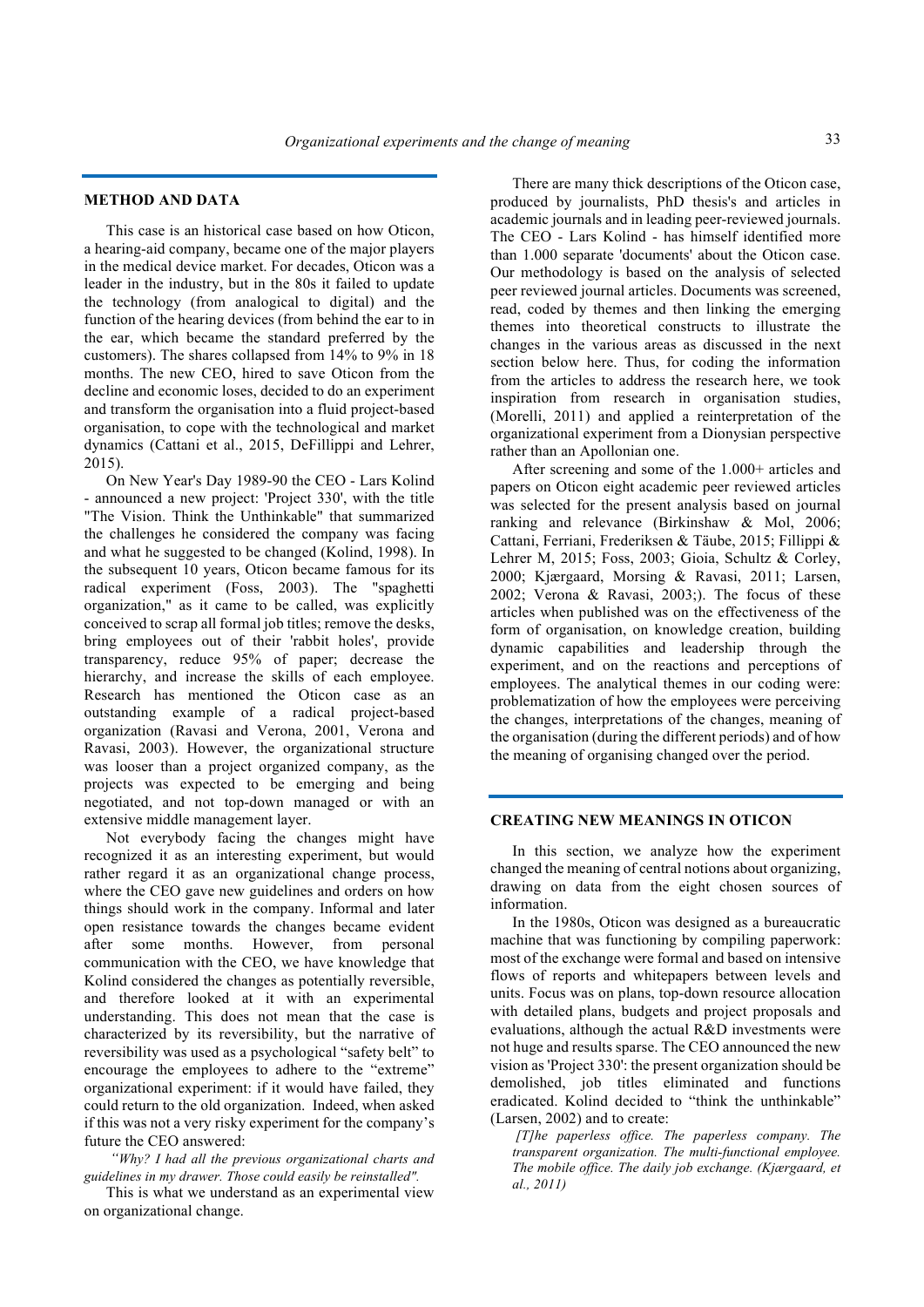All formal job titles were scrapped. No employee had a fixed desk or office of their own, or a well-defined and pre-imposed role: they should choose one or more from a list of projects on a bulletin board. Office hours were not fixed but flexible according to the chosen task. If an employee did not like the project or the task, he/she could switch to something they thought more appropriate. Staff could take on as many different projects as they wanted, and were expected to pick up new skills along the way. Projects were not managed in the usual administrative way - the few leaders left became mere coordinators, and the teams took a project through from start to finish by themselves.

The meaning of organizational structure changed dramatically in the experiment and it was approached in a Dionysian way. The Dionysian perspective embraces the experiment from a playful perspective, analyzing the organizational experiment as a force - or opportunity for viewing an organization in new ways, changing the meaning of its elements through an experiment, reshaping its organic forms and consequently treating an organizational experiment as a way to problematize the organization. Thus, the case is approached dialectically compared to prior literature, wanting to capture the changes in meaning and the stabilization of the experiment.

The new organization started to be referred in the media news as the "spaghetti organization".

*The nickname "spaghetti organization" reflects the complex, informal, and almost anoxic characteristics of the project organization, as it was initially implemented at Oticon. A project manager in the company defined it as: "The dynamic use of the total work force mental capacity across professional borders in no formalized order." (Larsen, 2002)*

To reinforce the change and signal the break from the previous organisation, the company also moved to a new location with open spaces, paper shreds to emphasise the need of having a paperless organisation working on informal and email communication, rather than bureaucratic paper-based. This also created a new meaning of what constituted knowledge and knowing: in the old organization, knowledge was based on routines, procedures, paperwork; it was formalized and objective. In the new organization, employees were encouraged to embrace the new situation through the sense-giving proposed by the CEO - and his assistants. Sense-giving is the ability to shape the way others make sense, by framing meanings and complex situations so others can make sense of them in a guided way. It happens to a process of sensemaking, which is not just a matter of reasoning, but also about senses and emotions (Grinde, 2012), thus Dionysian. It has been demonstrated that leaders use sensemaking through discursive practices to shape and direct stakeholders (Whittle et al., 2015). This sense-giving resulted in accepting building knowledge from the practice, knowing became more important than knowledge, emphasizing the new meaning of what constitute an innovation: an idea that is emerging from a

dialogue and relations among the persons, and mediated by IT rather than being subject to forms. To encourage the informal communication and dialogue around new ideas and projects, the organization went through a conspicuous update of the IT system, that for the 90s was very advanced: communication should be open, oral rather than written, unless it was an information that everyone should know and then it was made public via email and databases. Before the experiment, communication was formal and hierarchical following formal procedures. After the initialization of the experiment, communication was intended to be paperless and centrally stored on the server. The resources that were made available from cutting the overhead costs of the functions were invested in the R&D budget and in industrial PhDs. The organisation moved to a new headquarter, a refurnished former brewery. Here, the employees did not have a desk, but a trolley that they used to move around their things to the different desks where projects were taking place, symbolically indicating that the project was more important than the person. This became meaningful to reinforce the concept that the employees were not working for a function anymore, but on a project, they were accountable for. Competences were not associated to a job title or a function, but to a person and a project task.

**Table 1**. Analysis of the meaning of organizational structure before and during the organizational experiment in Oticon, as reported in the papers that analysed the case, using the lenses of the Dionysian perspective to analyse it.

| <b>Before</b>                                                                                                                                                             | During the experiment                                                                                                                                                                                                                     |  |
|---------------------------------------------------------------------------------------------------------------------------------------------------------------------------|-------------------------------------------------------------------------------------------------------------------------------------------------------------------------------------------------------------------------------------------|--|
| Stability and clear lines is good                                                                                                                                         | Temporal - ad-hoc is good.                                                                                                                                                                                                                |  |
| Action driven by plans                                                                                                                                                    | Action driven by not a priori<br>projects, but emergent                                                                                                                                                                                   |  |
| Job is given by location in<br>structure                                                                                                                                  | Job are required by project and<br>task at hand                                                                                                                                                                                           |  |
| Job is related to the function<br>Explicit hierarchical<br>formal structure provides<br>guidelines for authority,<br>responsibility and room for<br>many middle managers. | Job is driven by problems and<br>project-needs<br>Project based organization with<br>only a handful of managers,<br>directs attention towards the<br>tasks and projects, with<br>interdisciplinary<br>communication across the<br>company |  |
| Stable and clearly identifiable<br>departments and functions with<br>established functional roles is<br>what characterizes a company                                      | It is not modern to have fixed<br>locations and employees are<br>grouped in teams and there is<br>no need for personal<br>belongings: It's all in the<br>computer.                                                                        |  |
| Paper based documentation is<br>good and needed to prove a<br>good job                                                                                                    | Paper based communication is<br>boring, slow and not modern<br>(the big paper shredder).                                                                                                                                                  |  |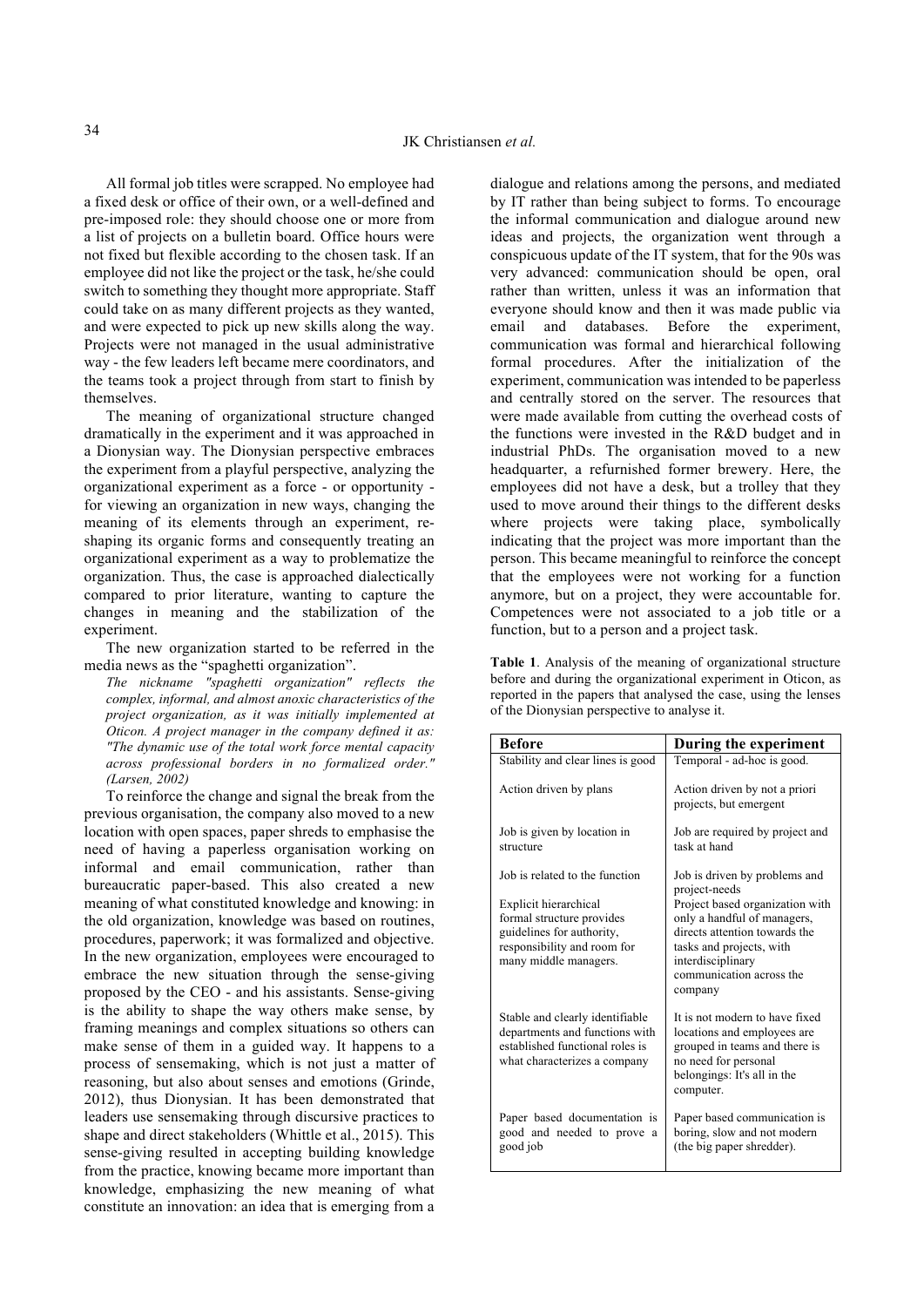The meaning of what constitutes management and a good manager changed dramatically during the experiment. There were no line managers or supervisors, as project managers was responsible for their individual projects. The project managers was chosen not by seniority, but because he/she had an idea he/she wanted to develop. However, he/she could take a different role in another project at the same time, in order to explore different roles and acquire new skills. Same for other tasks: for example, in a project a person could act as R&D engineer, in another one as responsible for sales to learn how to communicate with customers and to understand their needs. A manager was a project manager; an innovator; someone with an innovative idea that he was willing to try out. Three managerial roles were identified: 1. Project managers (with the overall responsibility for projects): 2. Senior specialists (providing professional expertise across organization) 3. Coaches (mentoring and other HR-related roles). The top management provided priorities to the projects although the traditional status symbols benefits (corporate cars, large offices, personal secretary) were removed.

**Table 2.** Meaning of management before and during the invivo experiment in Oticon, as reported in the papers that analysed the case, using the lenses of the Dionysian perspective to analyse it.

| <b>Before</b>                               | During the experiment                                        |  |
|---------------------------------------------|--------------------------------------------------------------|--|
| Stable structure and functional             | Projects and project managers                                |  |
| managers as gatekeepers.                    | as gatekeepers.                                              |  |
| Management by managers -<br>and their plans | Management by projects                                       |  |
| Rewards and promotion                       | Rewards follows project                                      |  |
| follows functions                           | success and promotion is<br>difficult: but you can get a new |  |
|                                             | project.                                                     |  |
| Objectives from plans and                   | Objectives driven by project<br>goals                        |  |
| department                                  |                                                              |  |
| Performance is predefined,                  | Performance is what makes a                                  |  |
| planned, prepared and carefully             | relevant difference with respect                             |  |
| monitored                                   | to products, customers and                                   |  |
|                                             | processes                                                    |  |

The changes also involved a radical new way of evaluating performance. The system prior to the experiment focused on departmental measurements and a bonus system - managed by the HR department (that was dismantled during the experiment) (Larsen, 2002) related to explicit company targets and local performance goals. During the experiment, the performance criteria focused on the number of successful projects, on the delivery of new products and on the overall sales numbers. The responsible was not the division manager, but the project manager, who needed to report the progress and the achievements to the (small) top-management team. The abolishment of the prior organizational structure and performance system dismantled a system with more focus on keeping actions

on the planned track and manipulation to meet targets, rather than on technology and products, as explained by March (1981):

*"Performance measurement also leads to exaggerated concern with accounts, relative to product and technology. Measured performance can be improved either by changing performance or by changing the accounts of performance. Since it is often more efficient, in the short run, to devote effort to the accounts rather than to performance, a bottom-line ideology may over- stimulate the cleverness of organizational participants in manipulating accounts."*

Moving to the spaghetti organization was not without debate, and some employees, including several reluctant middle managers, initially openly resisted the changes in writing and by outspoken opposition. Those that were not convinced left the company. There were meetings and committee in which people expressed their opinions and voiced their concerns: with the experimental approach, that they were going to lose their benefit plans, their status's symbols (cars, secretary) and their offices, and by removing established leadership positions. Those that remained had to change with the organization. Another concern was related to the lack of structure and ambiguity about performance and what constituted success. The ambiguity about success also introduced a new view on knowledge: from a predefined certainty to a more collective process of identifying knowledge.

**Table 3.** Meaning of knowledge before and during the in-vivo experiment in Oticon, as reported in the papers that analysed the case, using the lenses of the Dionysian perspective to analyse it.

| <b>Before</b>                   | During the experiment                  |  |  |
|---------------------------------|----------------------------------------|--|--|
| Knowledge is based on deep      | Knowledge is practice-based            |  |  |
| insights                        | and what's relevant                    |  |  |
| Experts - in their defined area | Knowledge based on its                 |  |  |
|                                 | application and related to cross       |  |  |
|                                 | functional problem solving             |  |  |
| Knowledge in 'containers'       | Knowledge generation in                |  |  |
|                                 | processes                              |  |  |
| A good employee is a specialist | A good employee is flexible.           |  |  |
|                                 |                                        |  |  |
| Related to department           | Related to task and project at<br>hand |  |  |
|                                 |                                        |  |  |
| Profession determines what is   | Project determines what is             |  |  |
| knowledge                       | knowledge                              |  |  |

The meaning creating process was managed by being un-managed, by disrupting what the previous organisation was, providing a vision (no job titles, project-driven) but then the translation was made within the organisation, so it was a plan without a plan: only the objectives were stated, but not how to reach them. Indeed, the choice of location, the office outlet, the way in which things emerged where the results of active involvement and actions by workers in the organisation. People playfully translated the vision into new meanings, although the CEO had some assistants and a 'change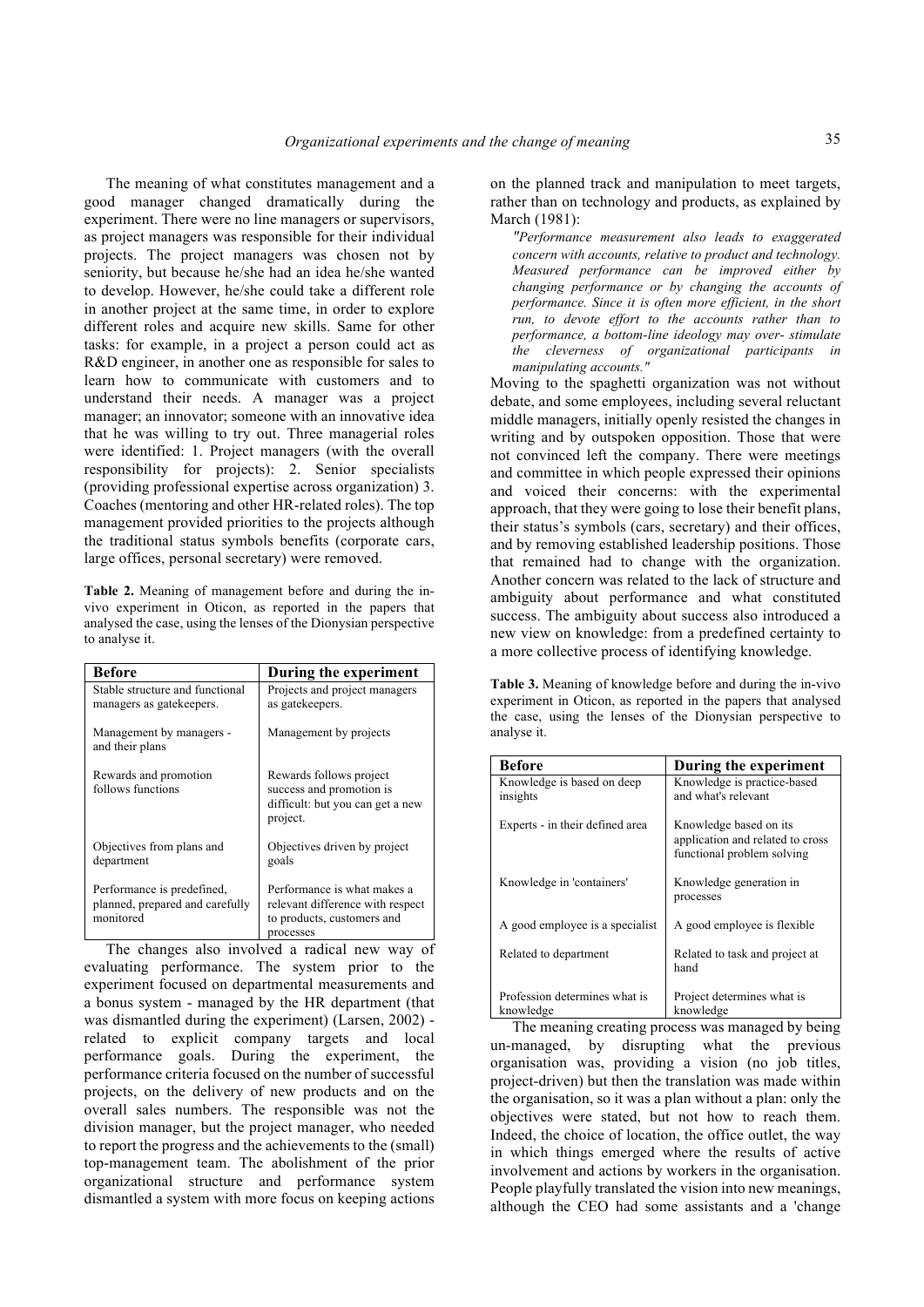facilitator' employed from around 6 months into the experiment.

# **DISCUSSION AND CONCLUSIONS**

Oticon, the spaghetti organization, shares many features described in prior research as an adhocracy that adapts to heterogeneous and dynamic environments (Mintzberg, 1979); organizations based on extensive use of projects (Packendorff, 1995); network-based companies leading to flexible firms that can adapt to changes in markets, consumer preferences and new technologies (Birkinshaw, 2012). These different organizational forms can support the 'camping on seesaws' that metaphorically looks at the organization as a tent, highly adaptable, movable and lighter than having solid massive concrete structures (Hedberg et al., 1976). This paper suggests that to organize things managers should think in ambiguous situations as if they did not have rules. This could be applied also to CERN: what would happen if the organization would be completely changed and disrupted? Would it be possible to imagine such a type of experiment to foster radical innovation?

Oticon's approach can be regarded as a Dionysian experiment, because the CEO decided to play and relax the structure of the organization to the point of removing existing structures, prescriptions, rules, performance criteria, hierarchy, and middle managers. The CEO did not want to test the reality or minor adjustments, nor were researchers involved in collaborative research. He had a vision that he wanted to translate into a new organization with new meanings. This vision showed the ambition that he wanted to reach. How to reach it was not planned in detail but emerged during the change process. We do not claim that the organization nor the manager are Dionysian, since organizations and managers normally search for rationality in their decision making and behavior, but the organizational experiment was Dionysian in its approach for initiating change. Therefore, with playfulness the ambiguity about what an organization is - or should be - increases. This is more challenging than 'normal' organizational development or change management as the experiment challenges the exiting order and allows new meanings about organization and organizing the processes to be introduced. Drawing on the insights from Durkheim, we regard the human psyche, its preferential structures and motives as influenced and shaped by social institutions and based on process of collective meaning making:

*"...individual consciousness comes to reflect social conventions and the collective consciousness (shared understanding) that develops to make sense of conventions." (Dobbin, 2009).* 

Thus, when the prior collective meaning making is announced as being outdated and scrapped by the CEO and his vision and sought replaced with a new set of values, a process of sense giving and sense making begins to fill out the 'empty space' (Laclau and Mouffe, 1985). The past normally represents a reservoir of shared experiences from where employees can draw their lessons and guidance for actions, which is suddenly of no value. To give new meaning after the initialization of the Oticon organizational experiment, employees - on all levels - was confronted with ambiguity about the sensemaking of things. We do not analyze the individual processes, but the changes in meanings as reported produced by the vision of the manager and the processes that followed. This has not before been analyzed with respect to the present case of Oticon.

Using the Dionysian approach brings therefore two contributions. Firstly, the experiments are considered organizational experiments rather than methodological experiments. In fact, the manager disrupted the previous adhocracy organization (leaving no control variable) and created a new organizational reality with new meanings of what constituted the organization. Second, considering the reality emerging rather than objective allows to focus on the change process rather than on the resources that were available before and after the change process. Therefore, we suggest that the experimental process is based on a "emergent" process, in which the new organization are "invented" during the change process, which starts with a vision rather than a plan. However, a process analysis can be done in multiple ways and is beyond the scope of the present paper (van de Ven and Poole, 2005).

Therefore, having a Dionysian approach to an organizational experiment allows one to create breakthrough changes, because the organization, backed by politics and power, can/must change its view on reality and begin play with new flexible and dynamic forms. Hence, the two presented alternatives represent various forms of rationalities. The Dionysian approach is suggested to be used for exploring, radical changes and playful learning, while the Apollonian approach is incremental and for carefully testing minor improvements.

| Apollonian                                          |                  | Dionysian                                                     |
|-----------------------------------------------------|------------------|---------------------------------------------------------------|
| To test                                             | E<br>x           | To explore                                                    |
| Reducing<br>varians and<br>external<br>interference | р<br>e<br>r      | Driven by<br>vison and<br>desire to<br>learn                  |
| To<br>understand<br>the role of<br>few factors      | m<br>e<br>n<br>t | To explore<br>options and<br>expand as<br>much as<br>possible |

**Fig. 1.** Visionary experiments that introduces suggestions for new understanding and meaning does not need detailed plans or change management, but is guided by visions and a desire to explore and learn while experimenting. The Apollonian experiment seeks to control and reduce risk, while Dionysian experiments regards ambiguity as a potential resource.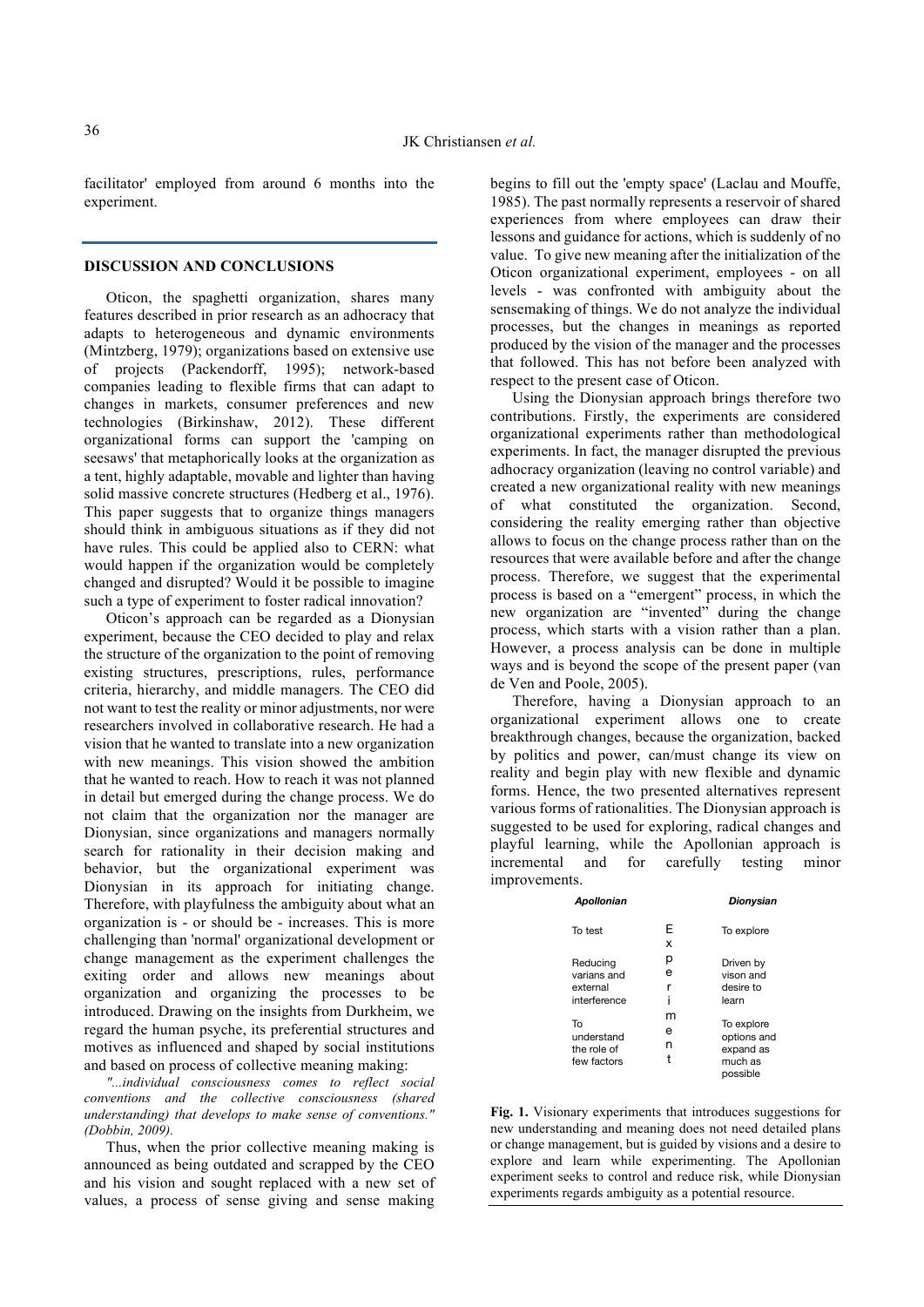#### **IMPLICATIONS AND FUTURE RESEARCH**

As there are not many reported and analyzed in-vivo organizational cases available we propose two interpretations: First, companies are reluctant to use invivo experiments, as it involves risk, and fear of losing face to in- and outsides if it fails. Second, managers seem to stick to what is known, and the role of organizational structures and prescriptions is to provide predictability, signal authority and order, and therefore in-vivo experiments are introducing ambiguity. These two suggested objections should of course be investigated empirically. Furthermore, it would be interesting if it would be possible to introduce a number of organizations, maybe using some methods or approaches used in creativity laboratories, like the IdeaSquare@CERN, to actually investigate how organizational experiments in their specific context could be used. CERN Ideasquare could help participants to engage in visionary - Dionysian - reflections to rethink how organizations presently are organized and design ways that could provide organizations with learning from doing these experiments. On a group and team level, this could also be used to re-think how teams address various challenges given to them, and e.g. ask teams to address tasks using different approaches, as a structured planning approach versus an emerging approach. This all could be done in scientific organizations and teams as well.

# **ACKNOWLEDGEMENTS**

We would like to thank two anonymous reviewers for their comments and suggestions and to Christophe Schinckus for engaging conversations on Nietzsche. However, the authors are solely responsible for the contents.

### **REFERENCES**

- Argyris, C. and D. Schön, 1978. Organizational Learning: A Theory of Action Perspective. London: Addison Wesley.
- Birkinshaw, J. 2012, *Reinventing management: Smarter choices for getting work done*. John Wiley & Sons.
- Birkinshaw, J. and Mol, M. 2006. How Management Innovation Happens. MIT Sloan Management Review, 47(4), 81-88.
- Bryman, A., & Bell, E. 2011, Business research methods. Cambridge; New York, NY: Oxford University Press.
- Cadbury, E. 1912. Experiments in industrial organization. London, UK.: Longmans, Green, and Co.
- Cadbury, E. 1914. Some principles of industrial organisation: The case for and against scientific management. The Sociological Review, 7(2): 99-117.
- Callon, M. 1986, Domestication of the scallops and the fishermen of St Brieuc Bay. In J. Law (Ed.), *Power,*

*action and belief: A new sociology of knowledge*. (196– 233). London: Routledge.

- Callon, M. 2009. Civilizing markets: Carbon trading between in vitro and in vivo experiments. Accounting, Organizations and Society, 34(3): 535-548.
- Callon, M., & Rabeharisoa, V. 2003, Research "in the wild" and the shaping of new social identities. Technology in Society, 25(2): 193-204.
- Cattani G, Ferriani S, Frederiksen L, Täube F, 2015, Project-Based Organizing and Strategic Management: A Long-Term Research Agenda on Temporary Organizational Forms. In: Project-Based Organizing and Strategic Management. Published online: 08 Mar 2015; xv-xxxix.
- Ciborra, C. U. 1996, The platform organization: Recombining strategies, structures, and surprises. *Organization Science*, 7(2): 103-118.
- Conway, S. 1997, Informal Networks of Relationships in Successful Small Firm Innovation' in *Technology, Innovation and Enterprise: The European Experience,* Jones-Evans, D. and Klofsten, M. (eds.), MacMillan: 236- 73.
- Conway, S., & Steward, F. 2009, *Managing and shaping innovation.* Oxford University Press.
- DeFillippi R, Lehrer M, 2015 "Temporary Modes of Project-Based Organization within Evolving Organizational Forms: Insights from Oticon's Experiment with the Spaghetti Organization, *Project-Based Organizing and*  Strategic Management.
- Dobbin, F. 2009. How Durkheim's theory of meaning-making influenced organizational sociology. (P. S. Adler, Ed.), The Oxford Handbook of Sociology and Organizational Studies. New York: Oxford University Press. 200.
- Foss, N. J. 2003, Selective intervention and internal hybrids: Interpreting and learning from the rise and decline of the Oticon spaghetti organization. *Organization Science*, *14*(3): pp 331-34.
- Grant, A., & Wall, T. 2008, The neglected science and art of quasi-experimentation. *Organizational Research Methods*, *12*(4): 653-686.
- Grinde, B., (2012), *The biology of happiness*, London: Springer.
- Guala, F. 2001. Building economic machines: The FCC auctions. *Studies in History and Philosophy of Science Part A*, *32*(3): 453-477.
- Harrison, G. W., & List, J. A. 2004, Field experiments. *Journal of Economic Literature*, *42*(4): 1009-1055.
- Hatchuel A, Le Masson P, Reich Y, Subrahmanian E, 2017. Design theory: a foundation of a new paradigm for design science and engineering. Research in Engineering Design.
- Hedberg, B. L., Nystrom, P. C., & Starbuck, W. H. 1976. Camping on seesaws: Prescriptions for a self-designing organization. Administrative Science Quarterly, 41-65.
- Henry, N., & Pinch, S. 2000, Spatialising knowledge: Placing the knowledge community of motor sport valley. *Geoforum*, *31*(2): 191-208.
- Kjærgaard, A., Morsing, M., & Ravasi, D. (2011). Mediating identity: A study of media influence on organizational identity construction in a celebrity firm. *Journal of Management Studies*, *48*(3): 514-543.
- Kolind, L. 1998. The vision: Think the unthinkable. In M. Morsing (Ed.), Managing the unmanageable for a decade (pp. 20-25). Hellerup: Oticon.
- Laclau, Ernesto; Mouffe, C. 1985. Hegemony and Socialist Strategy. Towards a Radical Democratic Politics. London, UK: Verso.